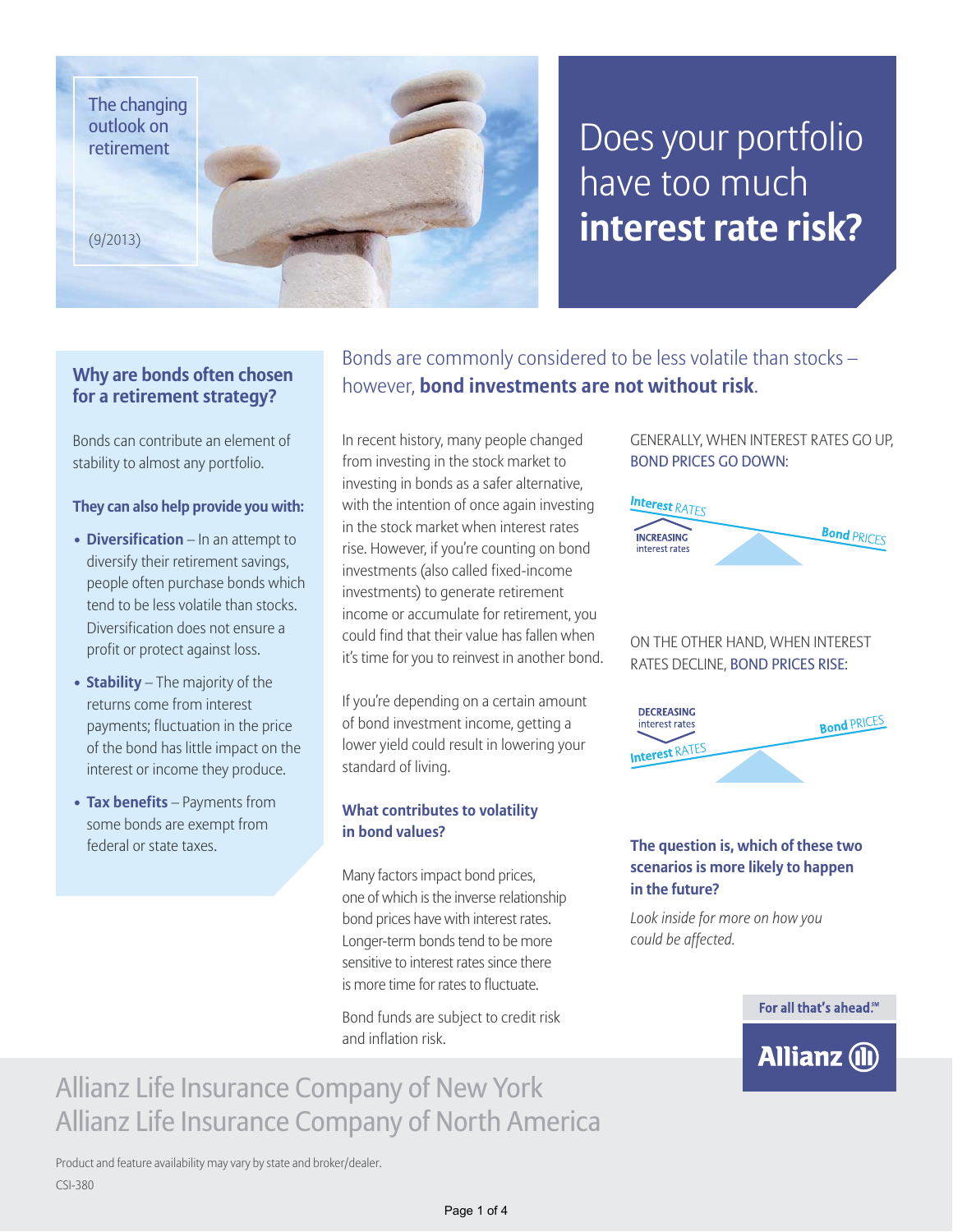### **How would a rising interest rate environment affect your portfolio?**

As the graph below shows, we've had three decades of a general trend in the baseline of declining interest rates – and with it, lower prices for newly issued bonds.

But with interest rates at their lowest levels since the 1950s, the Financial Industry Regulatory Authority recently issued this alert to investors:

*"Many economists believe that interest rates are not likely to get much lower and will eventually rise ... then outstanding bonds, particularly those with a low interest rate, may experience significant price drops as interest rates rise along the way."2*

According to Ben S. Bernanke, Federal Reserve chairman, experts on the Federal Open Market Committee expect the first increase in the federal funds rate to occur in 2015 or 2016.3

### **BOND** MARKET RETURNS



10-year Treasury yield (represents interest rates)

**Source:** Ibbotson/Morningstar and U.S. Department of the Treasury, 1953-2012.

With the risk of interest rates potentially rising sometime in the future, if you're holding a disproportionate amount of your assets earmarked for retirement in fixed income investments, you may have more risk in your portfolio than you realize.

1 FINRA Investor Education Foundation, *2012 National Financial Capability Study: Report of National Findings*, 2013 .

<sup>2</sup> "Duration: What an Interest Rate Hike Could Do To Your Bond Portfolio," FINRA Investors Alert, Investors Education Series, February 2013.

<sup>3</sup> "Transcript of Chairman Bernanke's Press Conference," Board of Governors of the Federal Reserve System, March 20, 2013.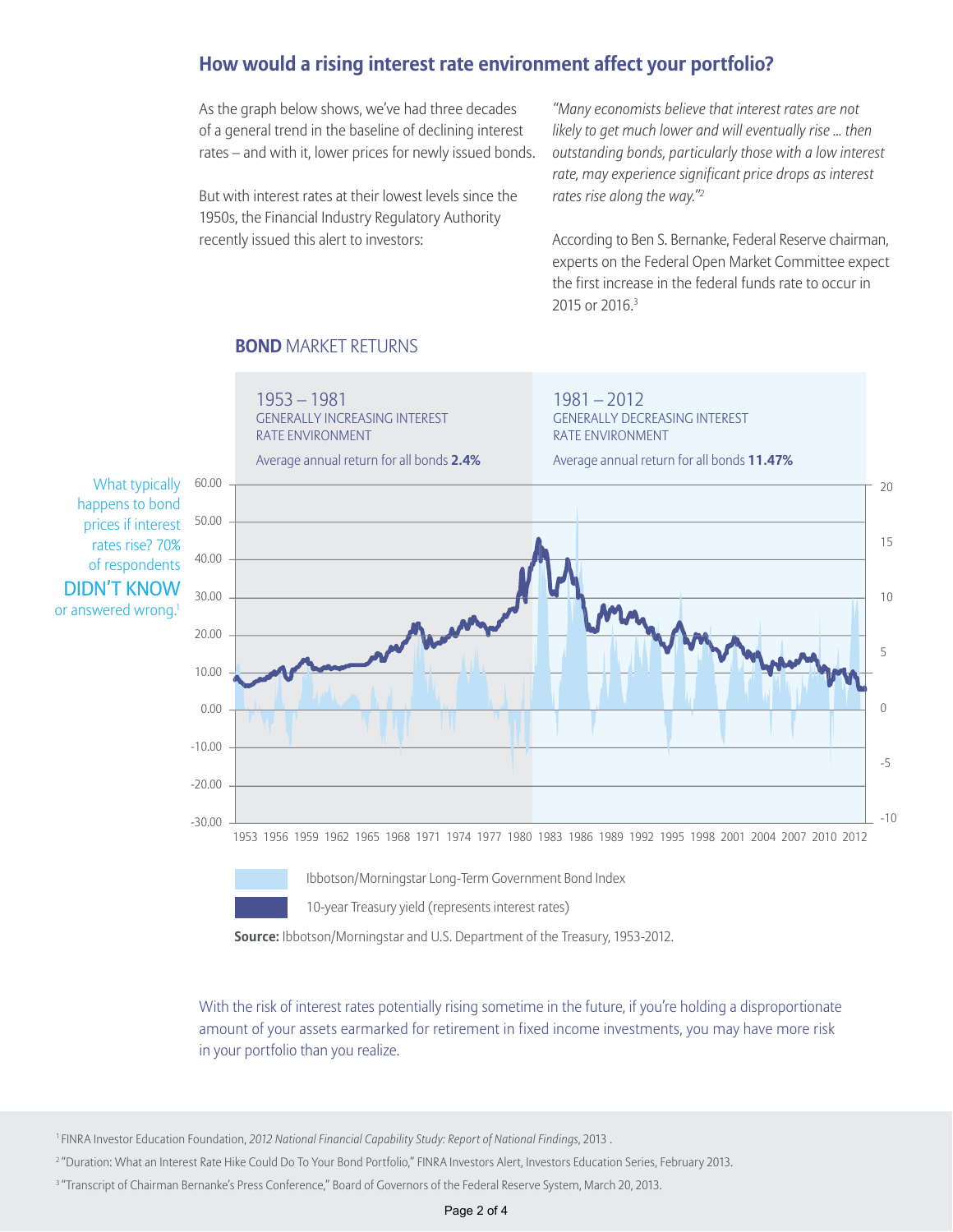### **The longer the term of the bond you hold, the greater the interest rate risk you are assuming.**

This chart illustrates that bonds with higher durations (measure of time to the maturity of the bond) carry more interest rate risk and have higher price volatility than bonds with lower durations. This is because in an increasing interest rate environment, shorter-maturity bonds can be reinvested at new, higher rates at a

quicker pace. Consider the following chart: a rise in interest rates of 1% would result in a decline of nearly 10% for a 10-year bond, a rise of 2% would result in a decline of over 15%, and a rise of 3% would result in a decline of over 25%.

### **BONDS** AND AN INCREASING INTEREST RATE ENVIRONMENT

SHORT-TERM BONDS ARE LESS SENSITIVE to movements in interest rates than longer-term bonds.



**Source:** "Evaluating a Short-Duration Bond Strategy," Market Analysis, Research & Education, March 8, 2011.

If you're five to 10 years from retirement, you may not have the time to make up for any losses in your savings. And with the inflation that rising interest rates could bring, the purchasing power of your savings could be reduced as well, possibly putting additional strain on your standard of living.

Annuities may be one solution for some of your retirement assets, though some may need an additional-cost rider to help fill these needs.

Annuities can help you meet your long-term retirement goals by offering tax-deferred growth potential, a death benefit during the accumulation phase, and a guaranteed stream of income at retirement.

You should carefully consider the features, benefits, limitations, risks, and fees that may be associated with an annuity, as well as the expenses, investment risks, and objectives of the underlying investment options in a variable annuity.

**Now may be a good time to consider an annuity from Allianz Life Insurance Company of North America (Allianz) or Allianz Life Insurance Company of New York (Allianz Life® of NY).** 

**Contact your financial professional to discuss whether an annuity may be right for you.**

Different financial products have different purposes and risk levels. Please analyze your own goals before making a purchasing decision regarding any financial product.

This is not intended as legal or tax advice.

Surrender charges (early withdrawal penalties) may result in a loss of credited interest or contract gains and a loss of principal (your premium). Any distributions for annuities are subject to ordinary income tax and, if taken prior to 59½, a 10% federal additional tax.

Any transaction that involves a recommendation to liquidate a securities product, including those within an IRA, 401(k), or other retirement plan, for the purchase of an annuity or for other similar purposes, can be conducted only by individuals currently affiliated with a properly registered broker/dealer or registered investment advisor. If your financial professional does not hold the appropriate registration, please consult with your own broker/dealer representative or registered investment advisor for guidance on your securities holdings.